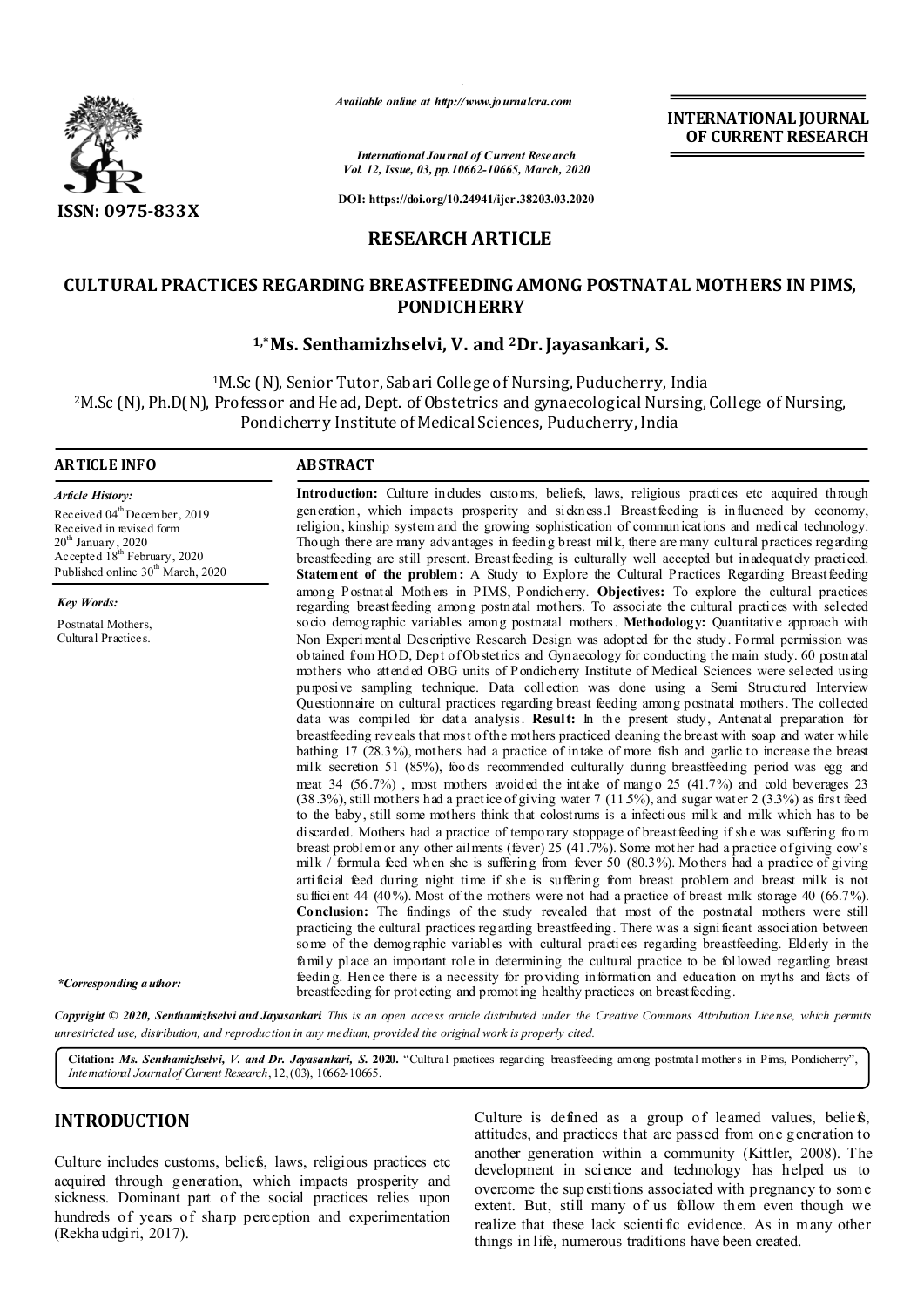They often have nothing with science. They are usually prejudices that became part of local culture (Gatrad, 2004; Choudhry, 1997). About 10 million children in the world die before reaching the age of five and of this one fifth are from India. Breast feeding is considered to be natural food for the infant, but due to various cultural beliefs and practices in India, only one fourth of the infants are breast fed during the first hour after d elivery (Black, 2003). Childbirth is a period of transition and social festival in many societies. Postnatal period is considered to be very important part in every woman's li fe. Breast milk is nature's most precious gift to the new born, an equivalent which is yet to be innovated by the scienti fic community despite tremendous advancement in science and technology (Vallenas Constanza, 1998). Important recommendations given by WHO includes early initiation of breastfeeding, exclusive breast feeding for first 4-6 months, continuation of breast feeding for at least two years. Breast feeding h as declined worldwide in recent years as a result of 2 urbanization, marketing of infant formula feed, and matemal employment outside the home (Faridi, 2008). Breast feeding is impacted by economy, religion, family relationship and the growing advancement of communications and medical technology. Dietary and lifestyle habits differ greatly among various nations and cultures. Elders have an imperative impact on breastfeeding. Breast feeding practices are not attractive in India despite the fact that breast feeding is universal. Various socio cultural practices, exists regarding breast feeding which vary from one region to another region. Practice like discarding colostrums and promoting pre lacteal feeds are based on the beliefs that the first milk is not good or there is decrease in secretion of milk for first three days.

Practices like denial of colostrums, the first immunization of child, early and unnecessary introduction of formula feeding in incorrect preparation are also quite prevalent in many communities. Breast feeding practices are 3influenced by socioeconomic, cultural & educational background of the child's parents.9 Factors affecting breast feeding include socioeconomic status, maternal education and employment, prenatal intention, maternal age, attitude and confidence, ethnicity, residence and type of family, emulating Western lifestyles, the influence of health-care professionals, and availability of infant formula feed. In spite of being a common practice in India, is associated with myths and superstitions such as discarding colostrum, prelacteal feeding, and early initiation of complementary feeding (Reshma garje, 2016). Globally, 44% of n ewborns are b reast feed within first hour of birth11, nationally just 39% of the babies are exclusively breastfed by the mothers,  $40.5\%$  are 3 initiated breastfeeding soon after birth.12 In Pondicherry 63.9% newborns are exclusively breast fed by mothers.13 Breast feeding is influenced by many cultural practices like colostrums should not be given, hot water has to be given to infants for dig estion, honey has to be given, sugar water can be given, cow's milk can be given, these are some of the beliefs still prevalent in practices.

Need for the study: Optimal breastfeeding has been depicted as one of the best effective interventions in reducing infant and child mortality rate globally (Kamath Sowmini, 2016). Cultural beliefs and standards have a powerful influence on human nutrition and have b een recognized as among the determinants of breast feeding practices (David Napier, 2016; Bandyopadhyay, 2009). Advantages of breast milk are,

- It provides natural antibodies that help the baby to resist illnesses, such as ear infections.  $\Box$  It's usually more easily digested than formula feed. So breastfed babies are often less constipated and gassy.
- It lowers the risk of infant death syndrome in the first year of baby's life.
- It raises child's intelligence. Studies shows that breastfed babies have higher levels of cognitive function.
- Breast milk help the child in later years, by reducing the risk of being overweight, and of developing asthma, Type1 and Type2 diabetes, high cholesterol, Hodgkin's disease, leukemia, and lymphoma (Nivin todd, 2018).

Though there are many advantages in feeding breast milk, there are many cultural practices regarding breastfeeding are still present. Some of them are first milk (colostrum) should not be given to neonate, because it looks so different from mature breast milk, some cultures have traditionally perceived colostrum as dirty, unhealthy or even infectious. Sugar water or honey has to be given before the first breast feeding, because it gives a feeling o f fullness to the baby thus causing changes in the feeding pattern o f the baby either less feed or no feed at all. Breast feeding should be withheld if mother is suffering from fever or infection, because the infection may spread to the infant. Infants need water in addition to being breastfed, because it helps indigestion. The volume of milk secreted in the lactating mother depends on the breast size. The male babies will breastfed more than the female, because male baby has more value than the female baby. Neonate cries p redominantly because of inadequate breast milk. Breastfeeding is easy,

breastfeeding is useful for birth control, c- section mother doesn't require to feed, mother should not be disturbed du ring night time so formula feeds can be given to infants during night time, twin baby's need more milk, mother has to eat only bland diet for 3 postpartum days, hot water should not be given to csection mothers, these are the beliefs still existing. In the context of millennium development goal 4, scientific evidences have highlighted initiation of breastfeeding immediately after birth without discarding colostrums and exclusive breastfeeding for 6 months (Who And Unicef, 2003). The National Family Health Survey data published in India in 2005- 2006 revealed that only 46.3% of b abies are exclusively breast fed in India (Breastfeeding Promotion Network of India Bulletin, 2007). In India, breastfeeding is culturally well accepted but inadequately practiced, due to ignorance, lack of knowledge, misconception and cultural taboos such as delayed initiation, discarding colostrums, ritual purity, avoidance o fhot and cold foods, restricted diet after child birth.

A descriptive study was done to determine the Socio-cultural beliefs influencing breastfeeding practices among primi postnatal mothers residing in urban slum area of Delhi. The study was conducted among 405 primi postnatal mothers by using structured interview schedule. Study reveals that 57% o f mothers said that they drink milk added with more ghee and jaggery in the last few days of pregnancy as it facilitates easy delivery and promotes milk secretion soon after delivery. 13.1% of them expressed that they do not take any fatty diet during pregnancy as it increases the weight o f the b aby in the womb. About 51.9% of them informed that they wait for the rituals to initiate the breast feeding. 58% of them h ad a practice of giving pre lacteal feed to the baby as first feeding because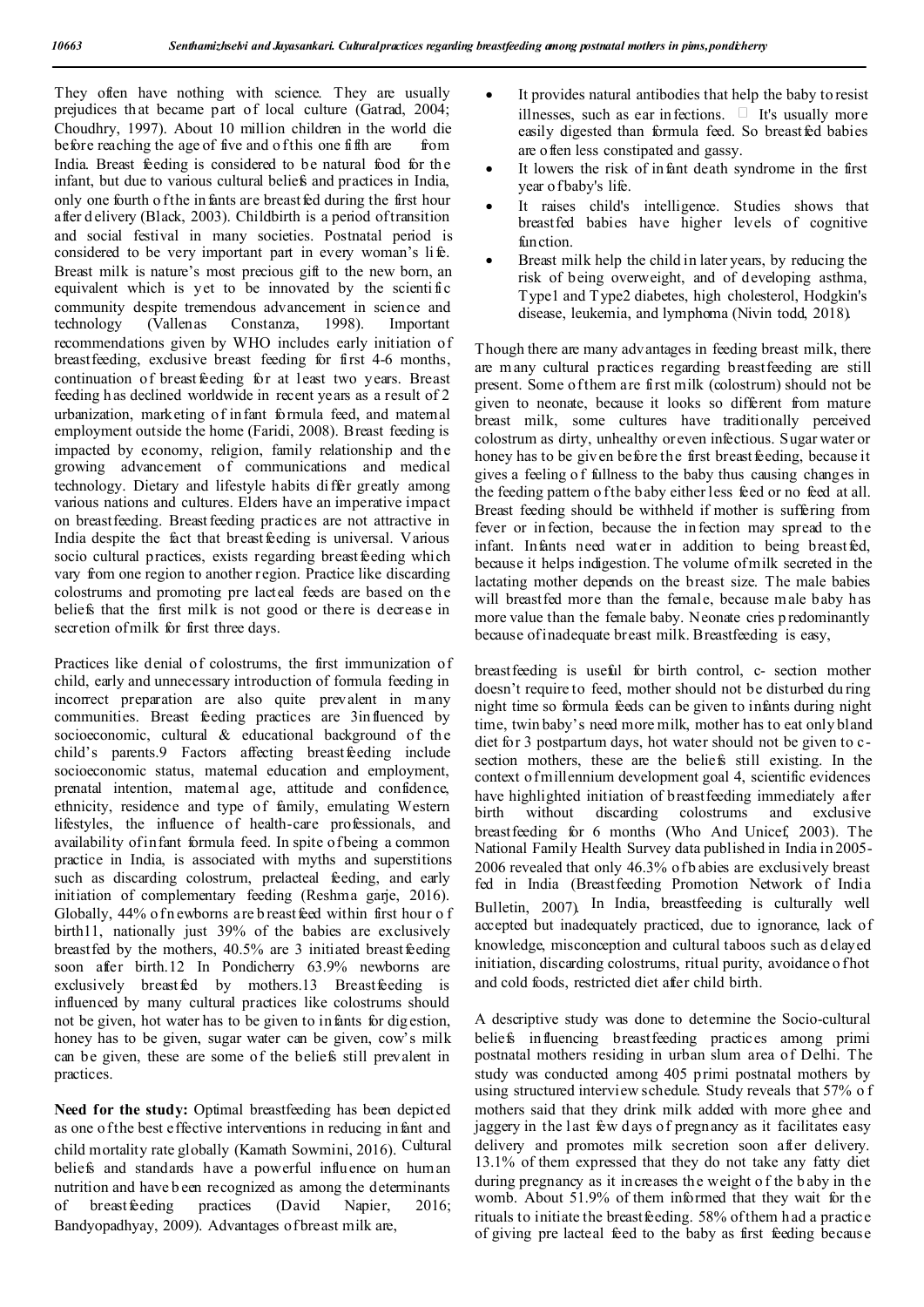the baby needs something to satisfy thirst. The study concluded that there is a necessity for providing information and education regarding breast feeding practices for protecting and promoting healthy practices on breast feeding.

A cross-sectional study was conducted to assess the socio cultural factors affecting breast feeding practices and decision in rural women at Shivanagi. 240 mothers with children less than 2 years age were selected by purposive sampling. Survey was done to collect information, using pre tested and pre designed profoma. Study results reveals that almost all mothers breast fed their child. 91.6% of mothers had a practice o f giving pre lacteal feeds. Only 35% of mothers gave colostrums. In spite of giving health education in mass media, mothers told that their decisions on exclusive breast feeding were influenced by the elderly females in family. T he study insists that there is a need for health education on importance of colostrums and exclusive breast feeding.

With this reference, this study is done to explore the cultural practices regarding breast feeding among postnatal mothers.

#### **RESEARCH QUESTION**

What are the cultural practices followed by the postnatal mothers with regard to breast feeding?

#### **STATEMENT OF THE PROBLEM**

A Study To Explore The Cultural Practices Regarding Breast feeding Among Postnatal Mothers In PIMS, Pondicherry.

#### **OBJECTIVES**

- To explore the cultural practices regarding breastfeeding among postnatal mothers.
- To associate the cultural practices with selected socio demographic variables among postnatal mothers.

#### **OPERATIONAL DEFINITIONS**

- **EXPLORE:** It is a systematic process of collecting data from a postnatal women with regard to cultural practices regarding breast feeding by using Semi Structured Interview Schedule.
- **POSTNATAL MOTHER**: It refers to all women from the time o f d elivery till 6 months o f postpartum period admitted in OBG wards and attending OBG OPD at **PIMS**.
- **CULTURAL PRACTICES**: It includes broad range o f activities such as religious practices, customs and dieting with regard to breast feeding.

Assumption Postnatal mothers may follow various cultural practices with regard to breast feeding.

**HYPOTHESIS H<sub>1</sub>:** There is a significant association between cultural practices regarding breast feeding among postnatal mothers and selected demographic variables of the postnatal mothers.

#### **DELIMITATIONS**

The study sample limited to 60 postnatal mothers

• The study was limited to 4 weeks

#### **SCOPE OF THE STUDY**

The participants will be given information on myths and facts about cultural practices regarding breastfeeding, which will increase their awareness and enable them to adhere to exclusive breastfeeding.

# **METHODOLOGY**

Quantitative approach was used for this study, to assess the cultural practices regarding breast feeding among postnatal mothers. The study design adopted for the present study was non experimental descriptive research design. Socio demographic variables includes age, education qualification, occupation, income, religion, area of residence, type of family, number of children, and duration of married li fe. Independent variable refers to breast feeding practices of the postnatal mothers. The study was pursued in the OBG units of Pondicherry institute of medical sciences. The OBG unit includes antenatal ward, postnatal ward, antenatal clinic and postnatal clinic, with bed strength of 90. Average census of postnatal mothers is postnatal ward is 10-15 per day and 20-30 per day in OPD. The investigator specified setting is convenient to conduct the study. Population of the study includes postnatal mothers in OBG units at Pondicherry Institute of Medical Sciences. The sample for this study comprised of 60 postnatal mothers in OBG units of Pondicherry institute of medical sciences. Sampling technique adopted was purposive sampling technique. Semi Structured Interview Schedule was used for exploring the cultural practices regarding breast feeding among postnatal mothers.

## **DATA COLLECTION PROCUDURE**

The data collection was done in OBG units Pondicherry Institute of Medical Sciences from 01.9.18 to 30.9.18. Formal permission obtained from the Director – principal, Dean, College of Nursing and HOD – Dept. of Obstetrics and Gynaecology, Pondicherry Institute of Medical Sciences. 60 postnatal mothers were selected by using Purposive sampling technique. Nature and objective of the study explained and informed written consent was obtained from the participants. A semi structured interview was conducted among the participants to explore the cultural practices regarding breastfeeding. The time spent for the interview of each participant was 15-20 minutes. Per day 3 participants were selected. Participants were assured that their identity will be kept confidential. The collected data was compiled for data analysis.

#### **Data Analysis Plan**

The data obtained in the study was analyzed by both inferential and descriptive statistics.

Socio demographic variables and response of the participants regarding breast feeding practices were described in terms of frequency and percentage. The association between Sociocultural practices on breastfeeding among postnatal mothers with Socio demographic variables was analyzed by using Chi – square test.